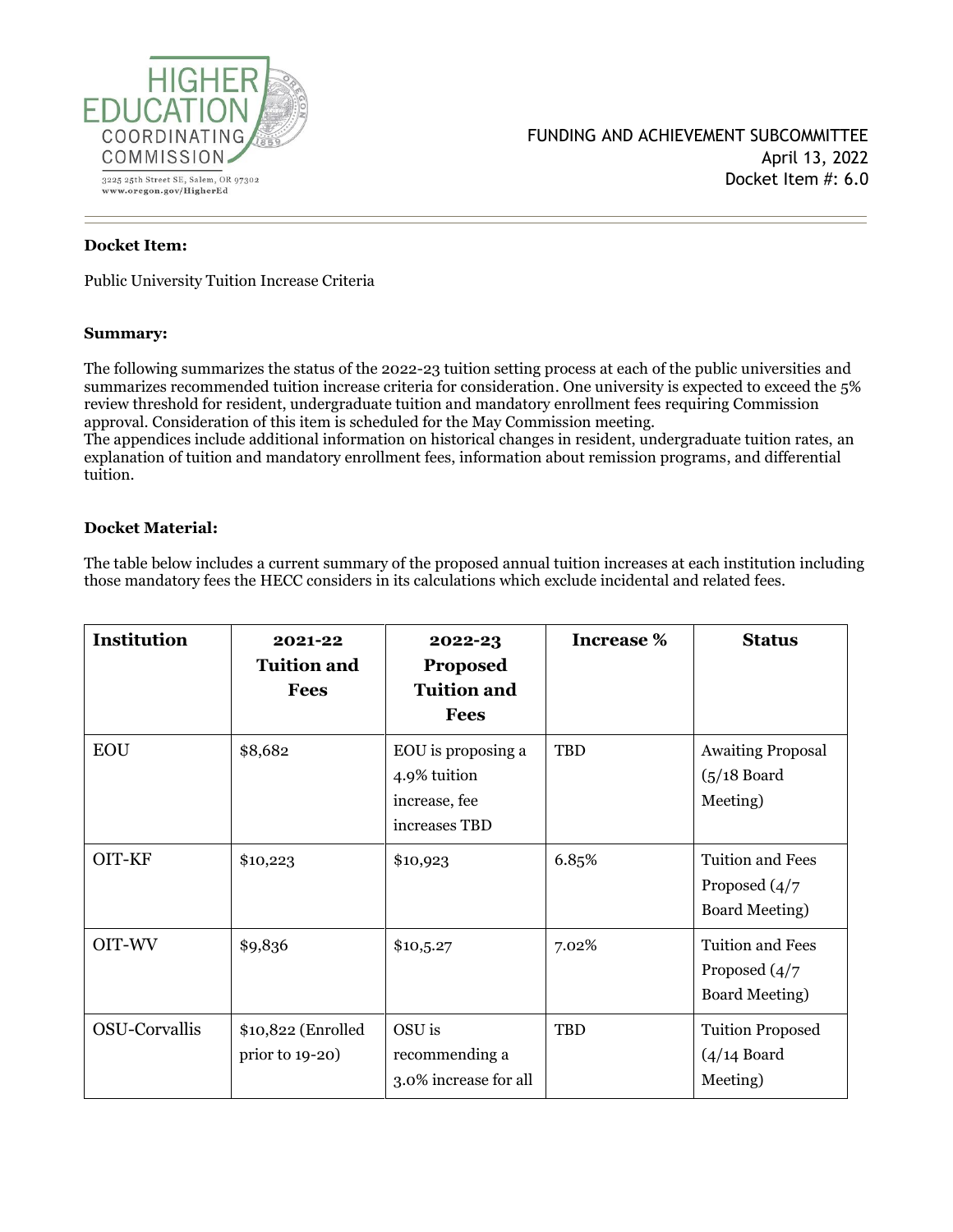|              | \$11,137 (Students<br>enrolled in 20-21)<br>\$11,317 (New<br>students)                                                   | cohorts, fee level<br>and exact<br>calculations TBD                                                                                                                                                                                  |                  |                                                       |
|--------------|--------------------------------------------------------------------------------------------------------------------------|--------------------------------------------------------------------------------------------------------------------------------------------------------------------------------------------------------------------------------------|------------------|-------------------------------------------------------|
| OSU-Cascades | \$10,062 (Enrolled<br>prior to 19-20)<br>\$10,512 (Students<br>enrolled in 20-21)<br>\$10,692 (New<br>students)          | OSU is<br>recommending a<br>3.0% increase for all<br>cohorts, fee level<br>and exact<br>calculations TBD                                                                                                                             | <b>TBD</b>       | <b>Tuition Proposed</b><br>$(4/14$ Board<br>Meeting)  |
| <b>PSU</b>   | \$9,462                                                                                                                  | \$9,837                                                                                                                                                                                                                              | 3.96%            | Proposal (4/21<br><b>Board Meeting)</b>               |
| SOU          | \$9,675                                                                                                                  | <b>TBD</b>                                                                                                                                                                                                                           | <b>TBD</b>       | <b>Awaiting Proposal</b><br>$(4/22$ Board<br>Meeting) |
| $UO^*$       | \$12,670 (current<br>students)<br>\$13,041 (2021<br><b>Guaranteed Tuition</b><br>Students)<br>\$13,616 (New<br>Students) | \$13,050 (Pre<br><b>Guaranteed Tuition</b><br>students)<br>\$13,041 (2021<br><b>Guaranteed Tuition</b><br>Students)<br>\$13,616 (2022<br><b>Guaranteed Tuition</b><br>Students)<br>\$14,631 (New<br>Students-<br>Guaranteed Tuition) | 2.81% (Weighted) | Approved                                              |
| <b>WOU</b>   | \$9,204                                                                                                                  | <b>TBD</b>                                                                                                                                                                                                                           | TBD              | Awaiting proposal<br>$(4/20$ Board<br>Meeting)        |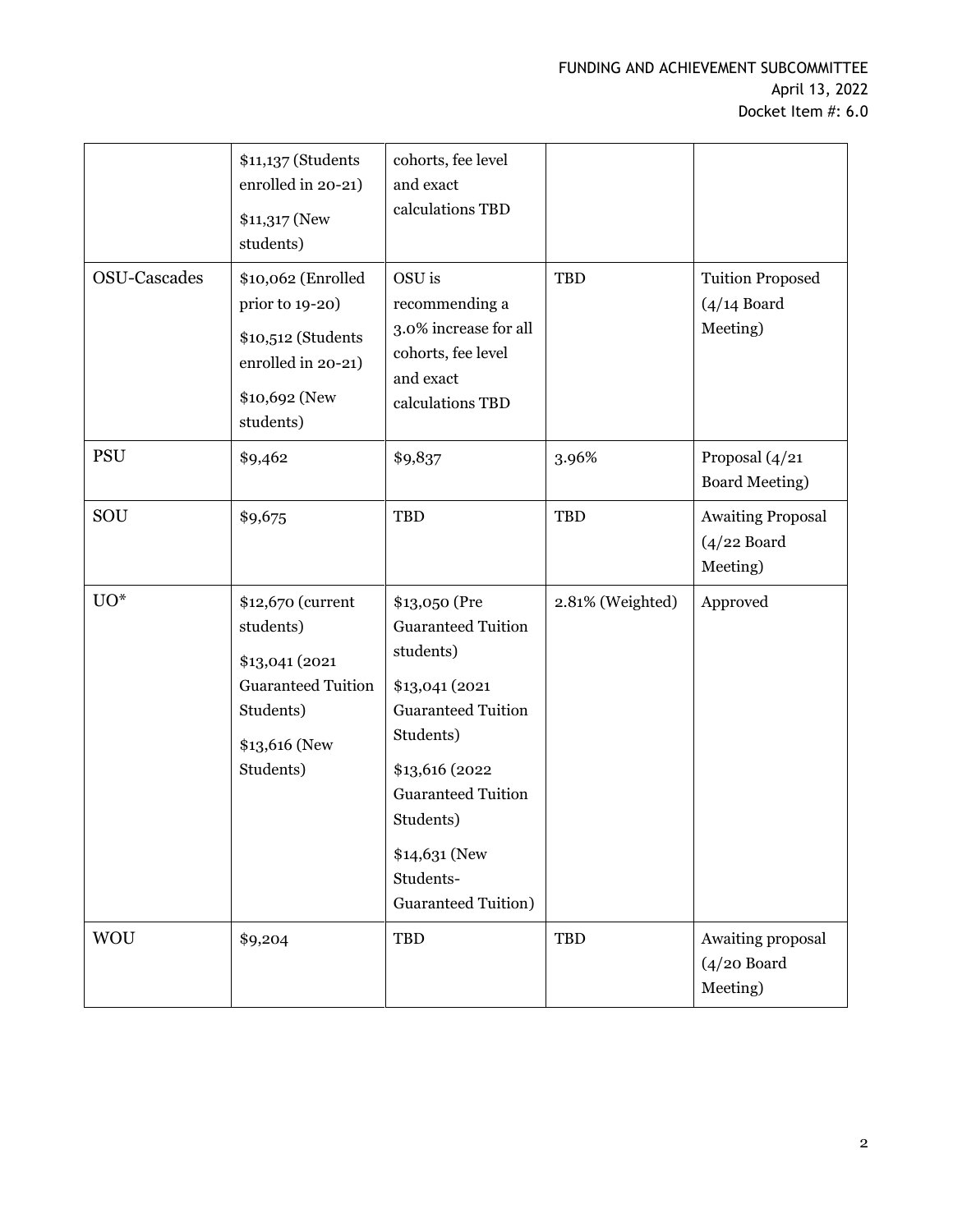\*Although not presented above, the increase in mandatory enrollment fees for the University of Oregon was due to a student-requested shift of the student union fee from one controlled by the students (and not included in the HECC's 5% calculation) to one controlled by the administration and included in the 5% calculation. The net increase in total cost to students when considering tuition and all mandatory fees together is less than the increase to just mandatory enrollment fees only.

#### **Tuition Increase Criteria**

The institutions are required under statute (ORS 352.025, 352.102 and 352.103) to use a tuition setting body (committee or workgroup) as part of an inclusive and transparent tuition-setting process. The tuition setting body must include a minimum of eight members with two administrators, two faculty, two students representing student government, and two students representing historically underserved students. Most are much larger. Each institution will also post meeting materials and additional information on websites established for this purpose.

The following criteria, as previously adopted by the Commission, can be used in determining whether or not a proposed university increase to its undergraduate resident tuition rate of greater than 5% is "appropriate" pursuant to statute (ORS  $350.075$   $(3)(h)(B)$ ).

It is expected that barring extraordinary circumstances, these criteria shall constitute the only criteria the Commission will employ during the tuition review process. In determining whether or not an institution has met any particular criterion, the Commission will employ a "reasonableness" test; in other words, considering context and constraints, can the institution be understood to have taken all prudent and reasonable measures to meet the standard suggested by the criterion?

When making its final determination about whether a university's above-threshold tuition increase is appropriate, the Commission will consider the totality of the institution's submission. An institution's shortcoming or success with respect to any one criterion will not necessarily determine the Commission's overall conclusion about the appropriateness of the proposed tuition increase.

The public university tuition setting criteria as previously adopted by the Commission include the following focus areas and related goals:

#### **Focus Area One:** Fostering an inclusive and transparent tuition-setting process **Goals:** Inclusion; transparency

#### Why this focus area is important:

Student engagement in tuition-setting decisions is a core priority for students, public universities, the state, and the HECC. The HECC seeks assurance that the tuition-setting process is open, fair and provides ample opportunities for student participation.

In order to assess the criteria in this focus area, evidence must be provided regarding the engagement of students throughout the process and that student engagement informed the development of an institution's final tuition proposal. This impact should be clearly documented by the available materials produced by the tuition setting body as well as the views of students and student organizations involved, either directly or indirectly, in the tuition-setting process.

#### Criteria for this Focus Area:

A. The institution can demonstrate that students had multiple opportunity to engage in the tuition-setting process including, but not limited to, participation on the institution's tuition setting body.

*The Commission determines that engagement with students occurred throughout the tuition-setting process and that student input was fully considered in the institution's tuition proposal.*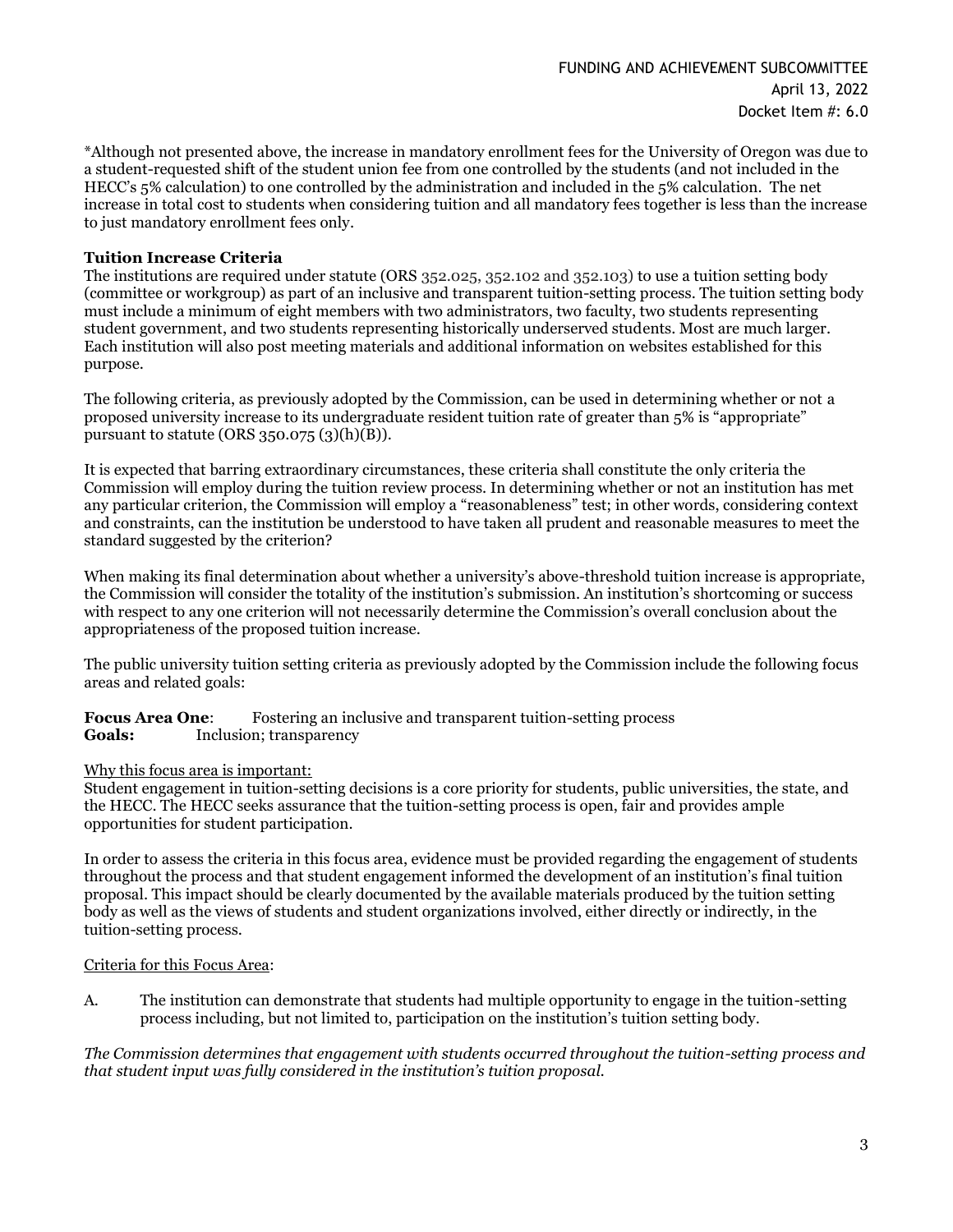B. The institution demonstrates that information about the tuition setting process was easily accessible, that the tuition-setting process was transparent and in compliance with ORS 352.103 as established by House Bill 4141 (2018).

*Information on the institution's process is available and accessible and meets or exceeds the requirements of ORS 352.103. Data that can be used to support this determination include: Tuition setting body structure; student outreach strategies that were undertaken at the institution with a particular focus on outreach to underrepresented student groups; extent of information available to tuition setting body members, particularly students; and how dissenting comments are reflected and incorporated into official tuition deliberations and/or recommendations.*

| <b>Focus Area Two:</b> | Safeguarding the access and support for degree completion by historically |
|------------------------|---------------------------------------------------------------------------|
|                        | underrepresented students                                                 |
| <b>Goals:</b>          | Mitigate equity impacts of tuition increase                               |

#### Why this focus area is important:

The HECC's strategic plan emphasizes the importance of increasing the participation and completion of historically underrepresented students at every level. At a minimum, the HECC wants to ensure the impact of any tuition increases on these highly vulnerable groups is mitigated.

These criteria allow universities to identify how they will help targeted groups more by approving these increases than by not doing so – for example via targeted remissions or student support programs. In addition, criteria require detailing how tuition would decrease should the final PUSF exceed the funding level upon which the tuition increase is predicated.

#### Criteria for this Focus Area:

A. Demonstration of impacts, with and without a tuition increase of more than 5%, on remission programs and support services that bolster retention and completion of underrepresented students.

*The institution demonstrates that it reduced or mitigated impacts on underrepresented students under the proposed increase. Specific examples should be provided as related to programs that support these students, especially resident students.*

B. (For tuition increases scheduled to take place during an odd-numbered year): The institution has a plan for reducing tuition costs if the legislatively-adopted PUSF exceeds the funding level upon which the tuition increase is predicated.

*The institution provides a plan for linking legislatively-adopted PUSF increases with tuition decreases.*

**Focus Area Three:** Financial conditions demonstrating the need for resident, undergraduate tuition to be increased more than 5% **Goals:** Explanation of cost drivers and revenue dynamics triggering tuition increase, demonstrated consideration of alternatives, and implementation of cost containment

#### Why this focus area is important:

The tuition-setting process presents an opportunity to describe the impact of state-mandated cost pressures as well as to understand institutional efforts to contain costs and improve long-run fiscal sustainability. The criteria under this focus area highlight these considerations.

Additionally, although universities establish tuition rates annually, this focus area highlights that decisions about tuition should consider the long-term consequences of annual decisions on the financial health of the institution, programs supporting student success, the quality of academic programs, and the institution's ability to recruit and retain faculty and staff.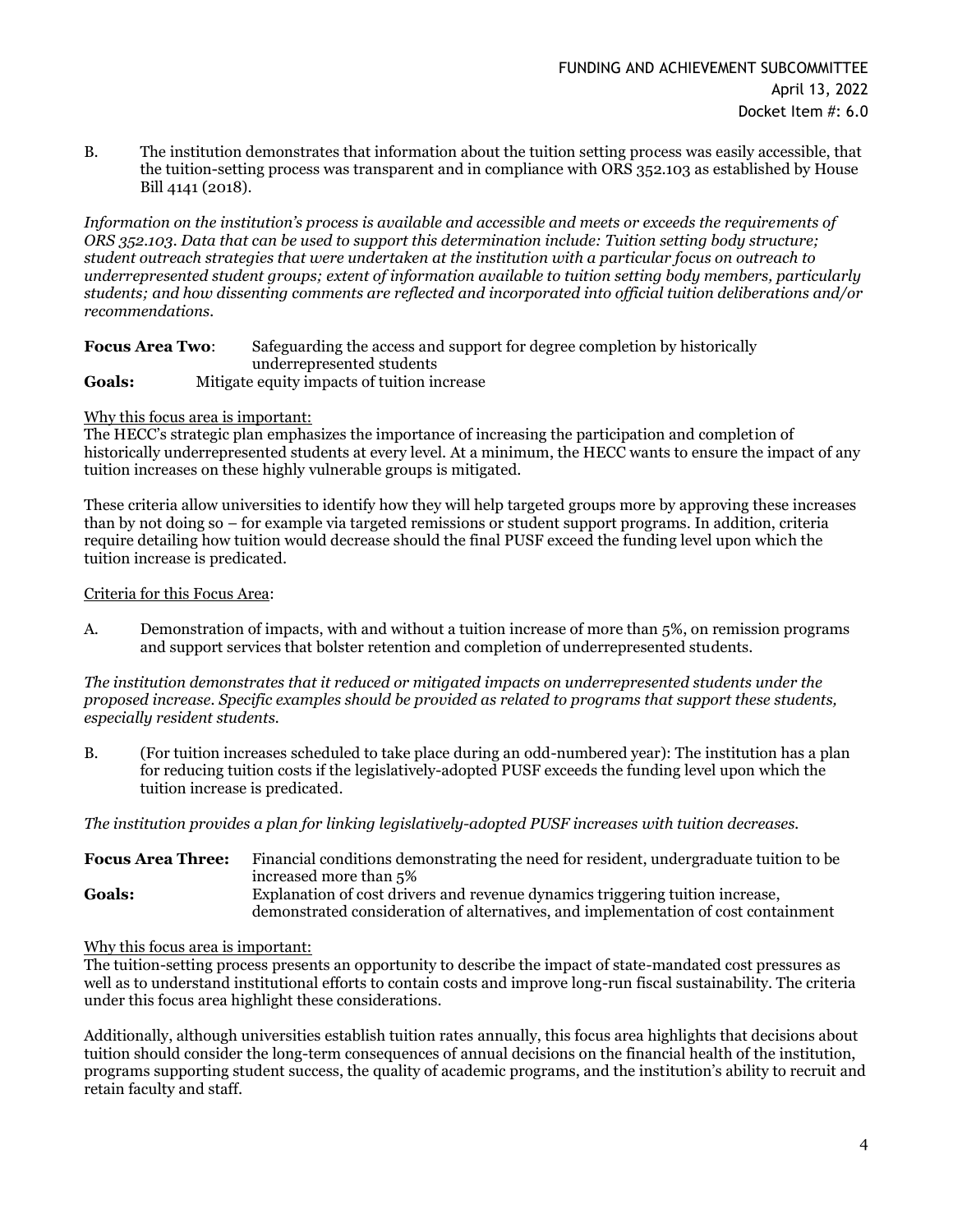#### Criteria for this Focus Area:

A. The institution demonstrates that current and projected financial conditions compelling the need for the increase request to meet the critical portions of its HECC-approved mission or goals set in the HECC's strategic plan, including documentation that alternatives to raising tuition above 5% were considered.

*The institution provides a clear explanation, backed up with appropriate quantitative evidence, that the institution's increase in excess of 5% is necessary to support the long-term ability to meet the institution's core mission or its ability to meet the HECC's strategic plan.*

B. The institution demonstrates it has considered and implemented cost containment efforts for those costs that are within their control.

*The institution has a demonstrable history of cost control efforts, including engaging in a systematic review of cost efficiencies. In addition, these efficiency reviews and the resulting data/monitoring have been incorporated into an institution's budgetary decision-making process for an institution's cost control efforts to receive a passing analysis under this criterion.*

#### **Staff Recommendation:**

Recommend adoption and forward to the full commission for consideration.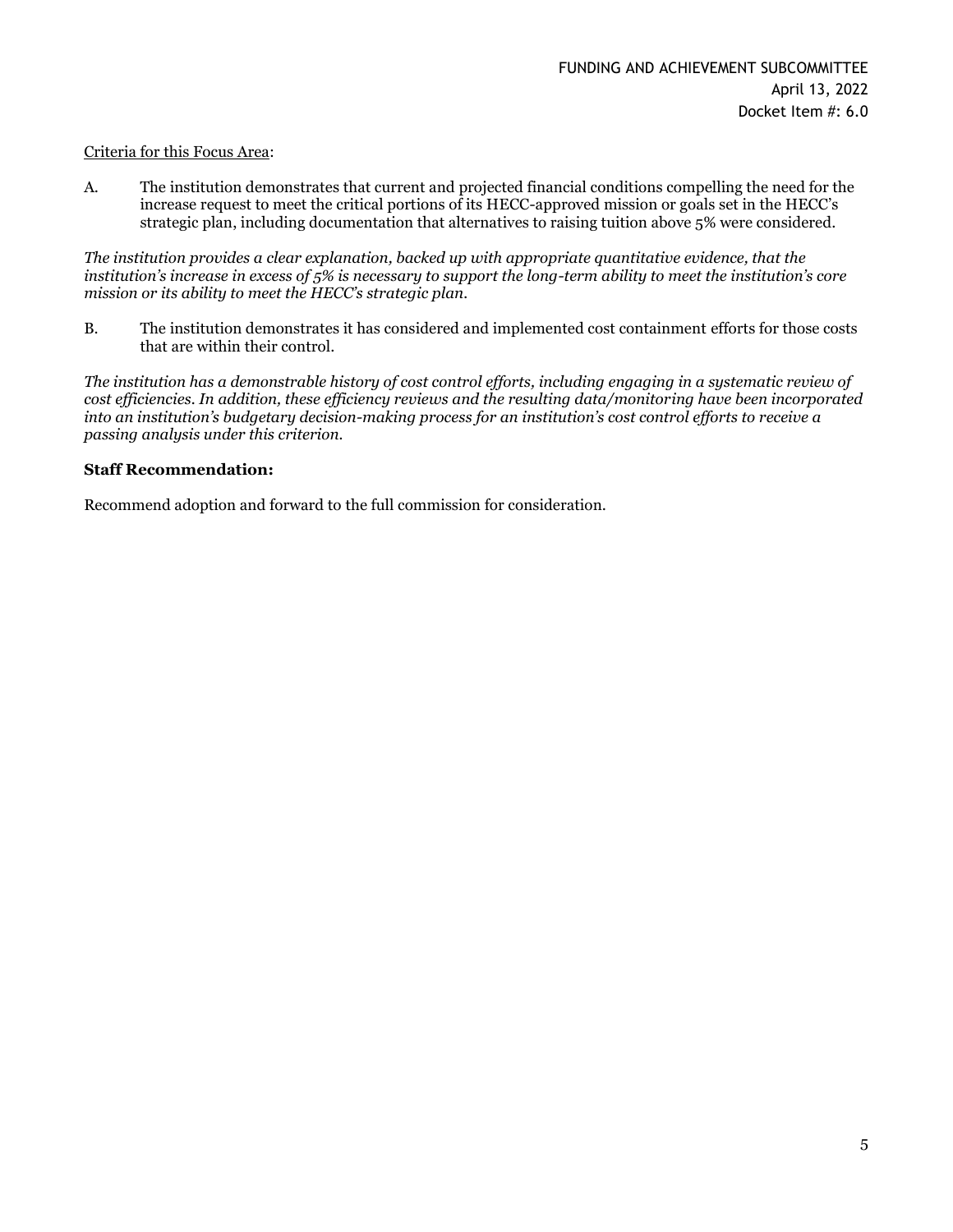### **Appendix A – Requirements for the Tuition Setting Process**

As required in statute (ORS 352.103), the public universities must accomplish the following as part of the annual tuition setting process:

- 1. Creation of a tuition advisory body, which must create a written document describing its role and consist of at least the following members:
	- Two Administrators
	- Two Faculty
	- Two Students representing Student Government
	- Two Students representing historically underserved students
- 2. The university must provide training on the following:
	- The budget of the university
	- The legislative appropriation process
	- Data showing the relationship between tuition and fees to state appropriations
	- The university must provide the council with:
		- A plan for managing costs
		- A plan for how tuition and fees could be decreased if the university receives additional state funding
- 3. The advisory body must also provide the following opportunities:
	- Provide meaningful opportunities for members of the recognized student government and other students to actively participate in the process and deliberations
	- Provide a written report to the president with recommendations, deliberations and observations about tuition and fees for the upcoming academic year including any subreports requested by members of the advisory body or other documentation produced or received by the advisory body
- 4. The university must ensure that the process is described on the University's website and include downloadable materials such as:
	- The advisory body's role and relationship to the Board
	- Any documentation, agendas, and data considered during deliberations
- 5. If the council feels a recommendation greater than 5% annually is necessary, the council must document its consideration of:
	- The impact of that increase on students, especially historically underserved students
	- The impact of that increase on the mission of the university
	- Alternative scenarios involving smaller increases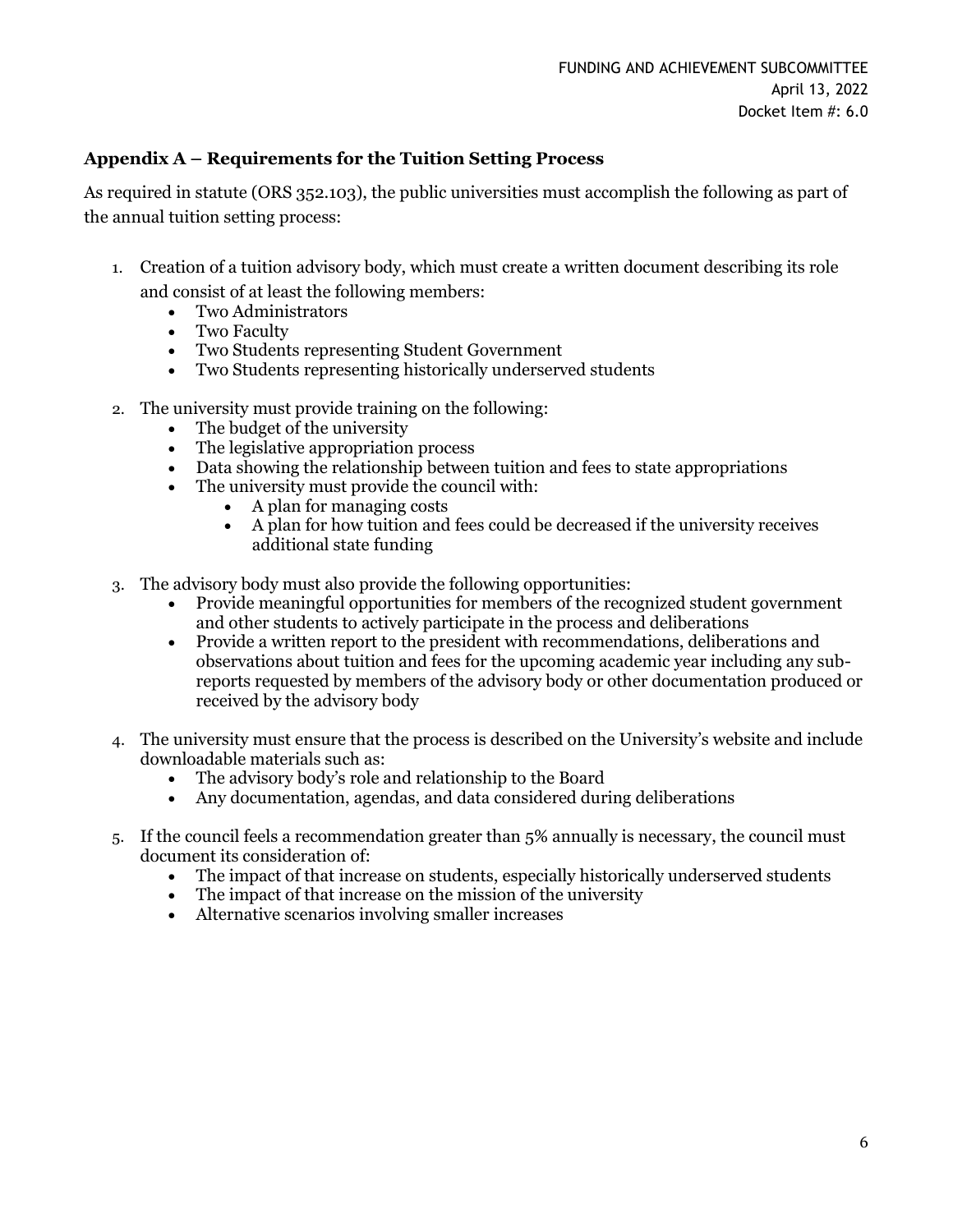#### **Appendix B – Historical Changes in Resident, Undergraduate Tuition Rates**

Includes tuition, mandatory and incidental fees

#### **Annual Changes in Resident, Undergraduate Tuition Rates**

|            |           |       |           |        |       |       | 2012-13 2013-14 2014-15 2015-16 2016-17 2017-18 2018-19 | 2010-20 | 2020-21 | 2021-22 |
|------------|-----------|-------|-----------|--------|-------|-------|---------------------------------------------------------|---------|---------|---------|
| <b>EOU</b> | 2.70%     | 3.20% | -0.30%    | 4.10%  | 3.00% | 4.50% | 3.80%                                                   | 4.86%   | 4.42%   | 1.56%   |
| $OIT^*$    | 5.30%     | 2.10% | $-0.20\%$ | 4.50%  | 3.00% | 4.80% | 4.70%                                                   | 7.33%   | 3.20%   | 3.14%   |
| $OSU**$    | 6.40%     | 1.70% | 10.20%    | 10.80% | 2.60% | 4.20% | 3.80%                                                   | 4.44%   | 3.91%   | 4.24%   |
| <b>PSU</b> | $-1.40\%$ | 2.20% | $-0.30\%$ | 3.10%  | 3.80% | 5.30% | 3.70%                                                   | 5.19%   | 5.58%   | 2.62%   |
| SOU        | 4.20%     | 2.80% | $-0.20\%$ | 5.50%  | 4.60% | 9.00% | 3.50%                                                   | 8.99%   | 4.18%   | 2.28%   |
| $UO***$    | 5.90%     | 4.20% | 2.20%     | 3.70%  | 4.60% | 7.50% | 2.80%                                                   | 6.91%   | 3.11%   | 4.07%   |
| <b>WOU</b> | 0%        | 2.80% | $0.80\%$  | 1.90%  | 3.20% | 5.70% | 3.80%                                                   | 2.33%   | 4.36%   | 0.74%   |

\*=Klamath Falls Campus. \*\*=Corvallis New Student Rate \*\*\*=Continuing Student Rate.

# **Average Annual Increase in Resident, Undergraduate Tuition Rates - Not Adjusted for Inflation**

|                                     | EOU   | оіт    | OSU    | PSU     | <b>SOU</b> | UO     | WOU    | All    |
|-------------------------------------|-------|--------|--------|---------|------------|--------|--------|--------|
| 2011-12                             | 7.046 | 7.889  | 7.648  | 7.764   | 7,215      | 8.789  | 8.076  | 7,775  |
| 2021-22                             | 9,651 | 11.622 | 12,683 | 10,377  | 11.166     | 14,420 | 10.269 | 11,455 |
| <b>Total Increase</b><br>Avg Annual | 45.4% | 60.1%  | 78.3%  | 45.5%   | 64.3%      | 76.1%  | 50.0%  | 60.5%  |
| Increase                            | 3.6%  | 4.4%   | 5.8%   | $3.3\%$ | $5.0\%$    | 5.7%   | 2.7%   | 4.4%   |

#### **Average Annual Increase in Resident, Undergraduate Tuition Rates - Adjusted for Inflation\***

|                       | EOU     | <b>OIT</b> | OSU     | PSU     | SOU     | UO     | WOU     | All    |
|-----------------------|---------|------------|---------|---------|---------|--------|---------|--------|
| 2011-12               | 8,637   | 9.670      | 9,375   | 9,517   | 8,844   | 10,773 | 9.899   | 9,531  |
| 2021-22               | 9,651   | 11.622     | 12,683  | 10,377  | 11.166  | 14,420 | 10.269  | 11,455 |
| <b>Total Increase</b> | 11.7%   | 20.2%      | 35.3%   | $9.0\%$ | 26.3%   | 33.8%  | 3.7%    | 20.2%  |
| Avg Annual            |         |            |         |         |         |        |         |        |
| Increase              | $1.4\%$ | 2.3%       | $3.9\%$ | $1.1\%$ | $3.0\%$ | 3.7%   | $0.5\%$ | 2.3%   |

\*Using the higher education cost adjustment (HECA) to adjust for inflation.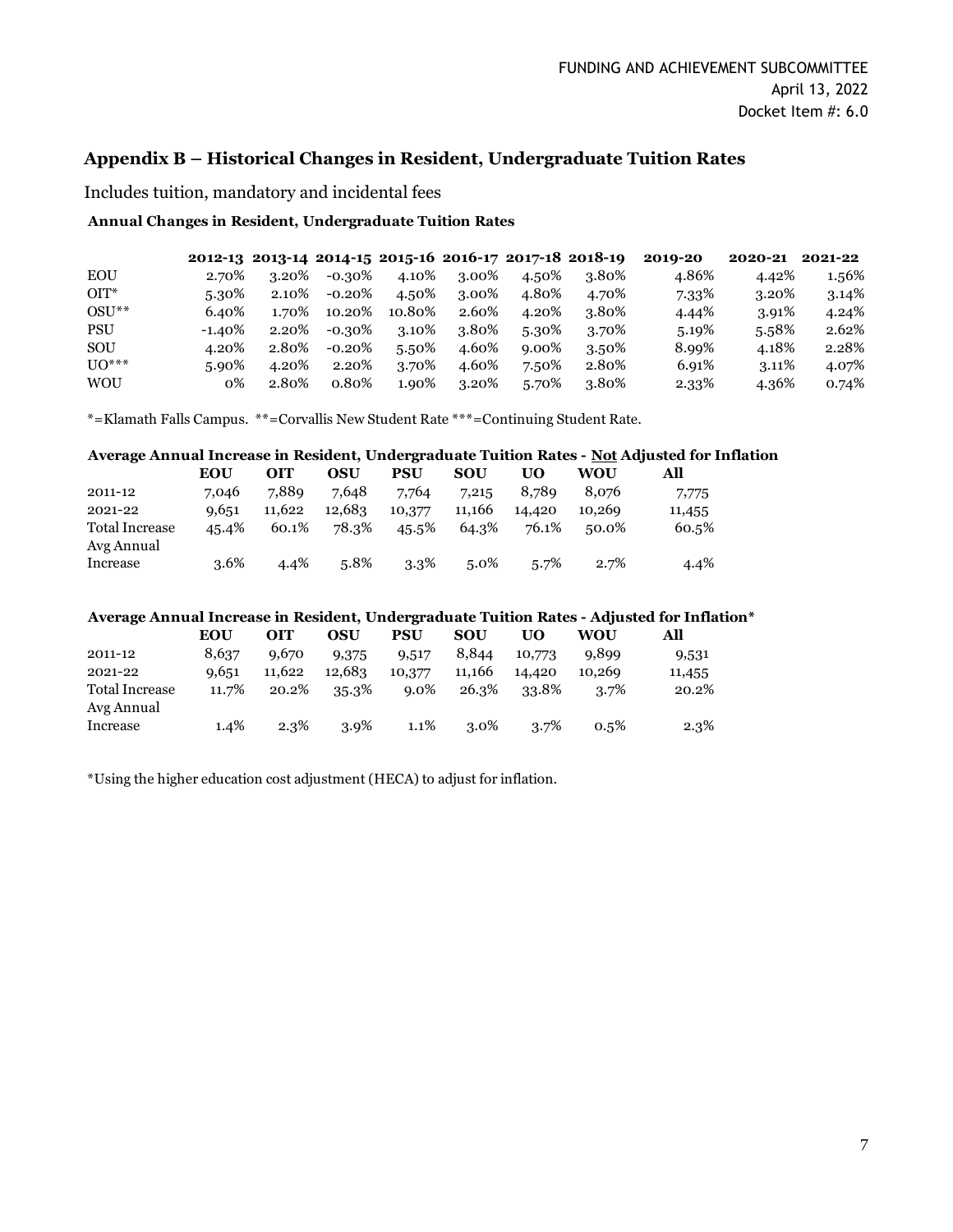### **Appendix C – Explanation of Tuition and Mandatory Enrollment Fees**

Undergraduate, resident tuition and mandatory enrollment fees during the 2021-22 academic year for one term for a student enrolled full-time.

The amounts noted do not include differential tuition or other types of tuition that may depend on the student's academic program. More detailed information can be found at each institution's website. Information relevant to the main campus is included for those institutions with multiple campuses.

Tuition and fees are based on residency, student classification (undergraduate, graduate, etc.) and the number of credits enrolled. Course-specific fees may also apply. The amounts noted are for the current academic year, 2021-22.

# **Eastern Oregon University**

Overview of tuition and fees:<https://www.eou.edu/staccts/tuition-and-fees/>

Complete list of tuition and fee tables: [https://www.eou.edu/staccts/files/2021/06/2021-22-AY-Tuition-](https://www.eou.edu/staccts/files/2021/06/2021-22-AY-Tuition-Table-1-AY-UG-OC-RES.pdf)[Table-1-AY-UG-OC-RES.pdf](https://www.eou.edu/staccts/files/2021/06/2021-22-AY-Tuition-Table-1-AY-UG-OC-RES.pdf)

Average tuition and mandatory fee charges for a resident, undergraduate student enrolled full time (15 credits) for one term during the 2021-22 academic year:

| Tuition                             | \$2,610.00 |
|-------------------------------------|------------|
| <b>Building Fee</b>                 | \$85.00    |
| Incidental Fee                      | \$310.00   |
| Health Service Fee                  | \$199.00   |
| Hoke Special Renovation Fee \$28.00 |            |
| <b>Total Fees</b>                   | \$622.00   |

# **Total Tuition & Fees \$3,232.00**

Explanation of fixed, mandatory enrollment fees:

Building Fee – A building fee is assessed each term to all students registered for "On-Campus" courses. This fee is established by legislative statute and is intended to fund construction projects associated with student involvement.

Incidental Fee – This fee supports institutional student programs that are beyond the academic mission of the institution. Funds generated by incidental fees are used to fund student union operations,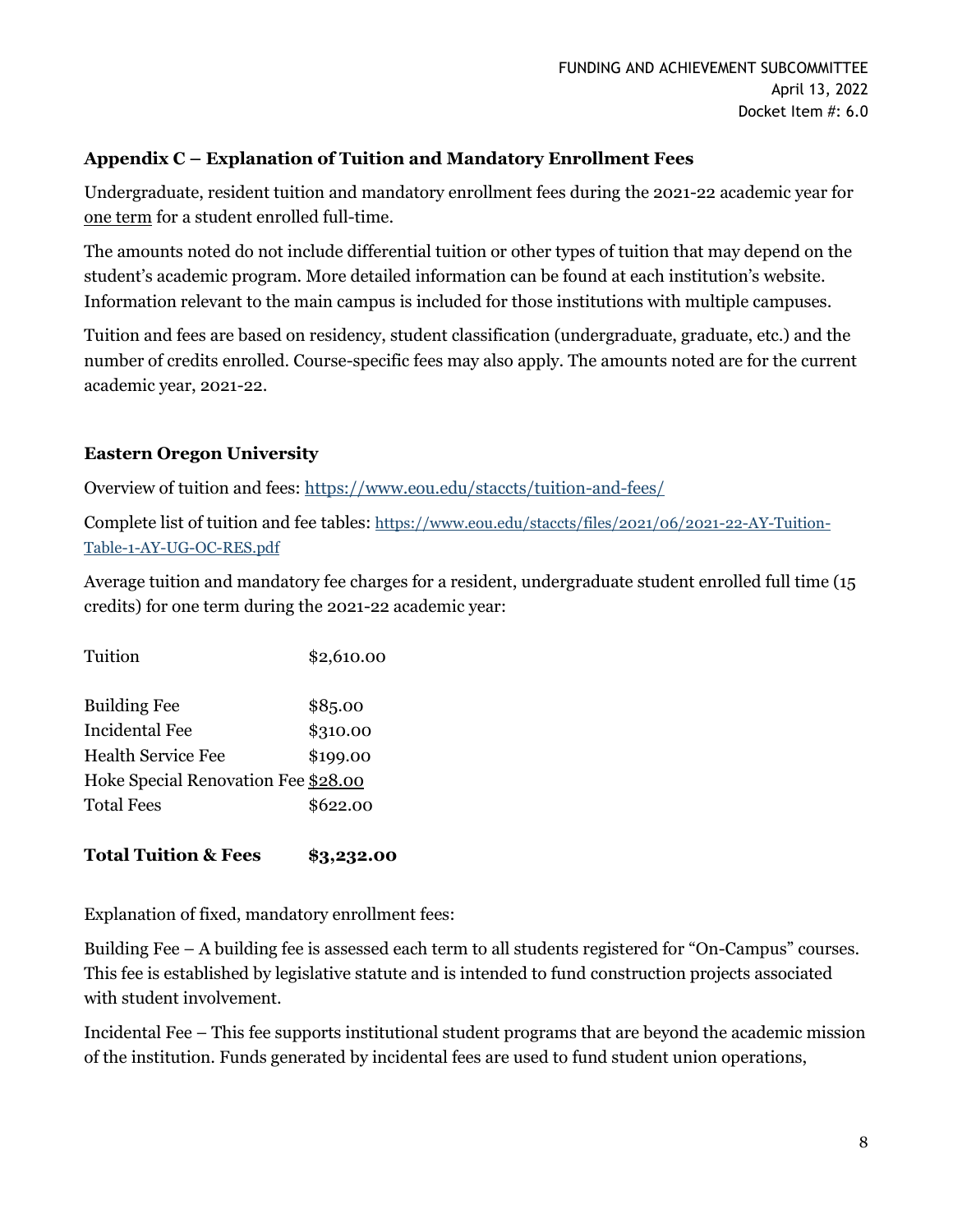educational, cultural, and student governmental activities, and athletics. Incidental Fees are governed by a committee, comprised of student body officers, students, faculty, staff, and advisors.

Health Service Fee – The Health Service Fee is a mandatory fee that provides student access to the Student Health and Counseling Centers.

Hoke Special Renovation Fee – As approved by ASEOU, students will pay \$28.00 per term to help defray the costs incurred for the renovation of the Hoke Student Union.

### **Oregon Tech**

Overview of tuition and fees:<https://www.oit.edu/college-costs/tuition-fees>

Complete list of tuition and fee tables: [https://www.oit.edu/sites/default/files/2021/documents/2021-](https://www.oit.edu/sites/default/files/2021/documents/2021-2022%20TandF%20by%20Program-3.9%25%20Up%20from%202021%20and%20Diff%20up%20to%2037%25%20of%20Base%20-%20Copy%20-%20Copy.pdf) [2022%20TandF%20by%20Program-](https://www.oit.edu/sites/default/files/2021/documents/2021-2022%20TandF%20by%20Program-3.9%25%20Up%20from%202021%20and%20Diff%20up%20to%2037%25%20of%20Base%20-%20Copy%20-%20Copy.pdf)[3.9%25%20Up%20from%202021%20and%20Diff%20up%20to%2037%25%20of%20Base%20-%20Co](https://www.oit.edu/sites/default/files/2021/documents/2021-2022%20TandF%20by%20Program-3.9%25%20Up%20from%202021%20and%20Diff%20up%20to%2037%25%20of%20Base%20-%20Copy%20-%20Copy.pdf) [py%20-%20Copy.pdf](https://www.oit.edu/sites/default/files/2021/documents/2021-2022%20TandF%20by%20Program-3.9%25%20Up%20from%202021%20and%20Diff%20up%20to%2037%25%20of%20Base%20-%20Copy%20-%20Copy.pdf)

Average tuition and mandatory fee charges for a resident, undergraduate student enrolled full time for one term during the 2021-22 academic year:

| Tuition                      | \$3,190.50 |
|------------------------------|------------|
| <b>Building Fee</b>          | \$45.00    |
| Incidental Fee               | \$397.50   |
| <b>Health Service Fee</b>    | \$172.00   |
| <b>Recreation Center Fee</b> | \$69.00    |
| Total Fees                   | \$683.50   |
|                              |            |

### **Total Tuition & Fees \$3,874.00**

Explanation of fixed, mandatory enrollment fees:

Building Fee – used to fund the construction and debt service for capital projects primarily associated with student centers, health centers, and recreational facilities.

Incidental Fee – covers the cost of student government and student groups who submit requests each year. Students enrolled in off-campus programs (OIMB and Portland only) are assessed 50% of the fee.

Health Service Fee – used to ensure a healthy and safe campus supporting immunization, health education, wellness activities, counseling services and to plan for and respond to emergencies.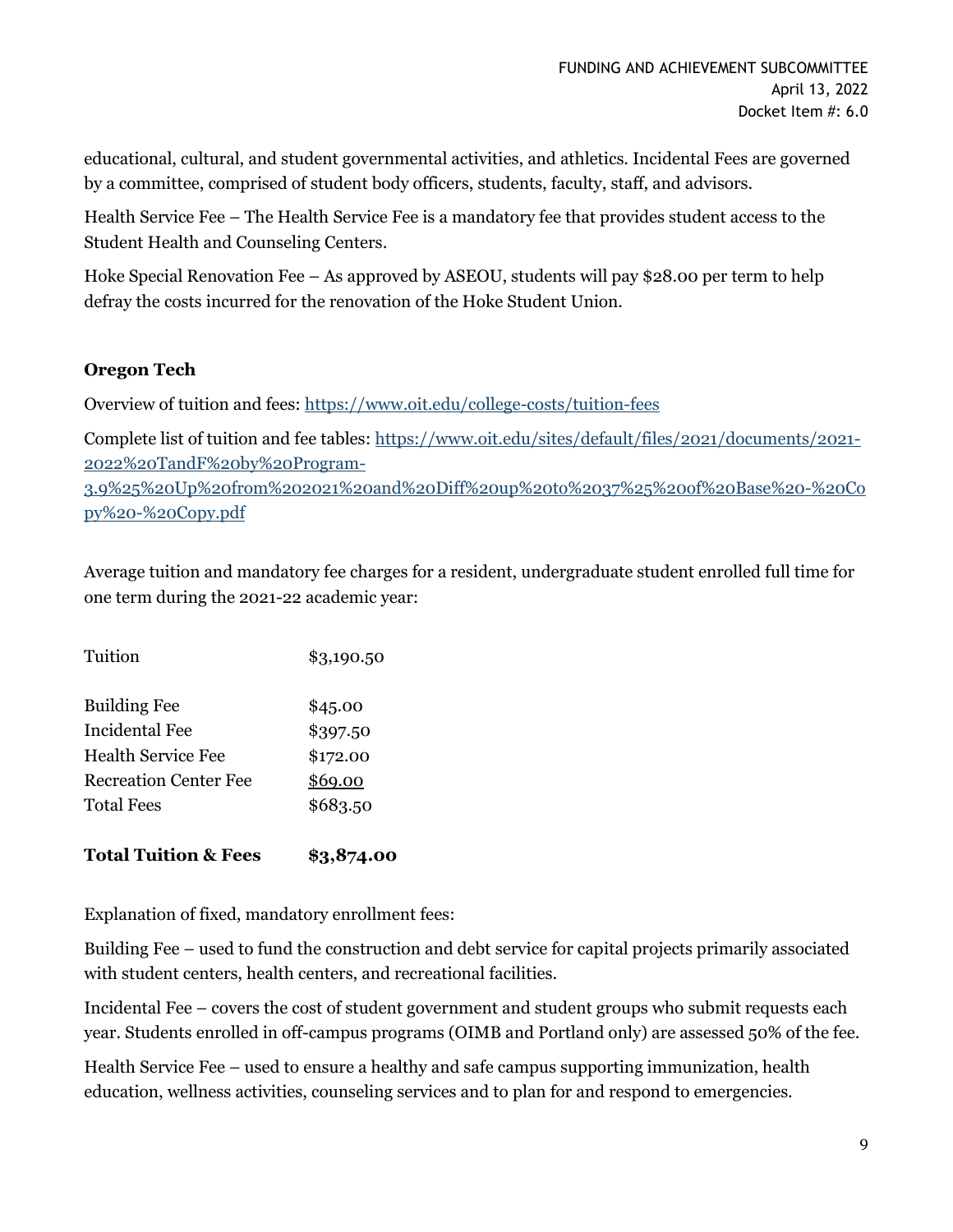Recreation Center Fee – used to retire the debt incurred to build and renovate the Student Recreation Center.

### **Oregon State University**

Overview of tuition and fees:<https://financialaid.oregonstate.edu/cost-attendance>

Complete list of tuition and fee tables: <https://fa.oregonstate.edu/budget/tuition-fees>

Academic Year 2021-22 Fee Book[: https://fees.oregonstate.edu/Public/DownloadIE.aspx](https://fees.oregonstate.edu/Public/DownloadIE.aspx)

Average tuition and mandatory fee charges for a resident, undergraduate student enrolled full time for one term during the 2021-22 academic year:

| Tuition                              | \$3,520              |
|--------------------------------------|----------------------|
| <b>Building Fee</b>                  | \$45.00              |
| Incidental Fee<br>Health Service Fee | \$455.31<br>\$207.40 |
| <b>Total Fees</b>                    | \$707.71             |
|                                      |                      |

**Total Tuition & Fees \$4,227.71**

Explanation of fixed, mandatory enrollment fees:

Building Fee – used to fund the construction and debt service for capital projects primarily associated with student centers, health centers, and recreational facilities.

Incidental Fee – covers the cost of student government and student groups who submit requests each year. Rates are established by the Student & Incidental Fees Committee.

Health Service Fee – entitles the student to access the health care and counseling services offered.

#### **Portland State University**

Overview of tuition and fees:<https://www.pdx.edu/student-finance/tuition>

Complete list of tuition and fee tables: [https://www.pdx.edu/student-finance/tuition-fees-2021-2022](https://www.pdx.edu/student-finance/tuition-fees-2021-2022-academic-year) [academic-year](https://www.pdx.edu/student-finance/tuition-fees-2021-2022-academic-year)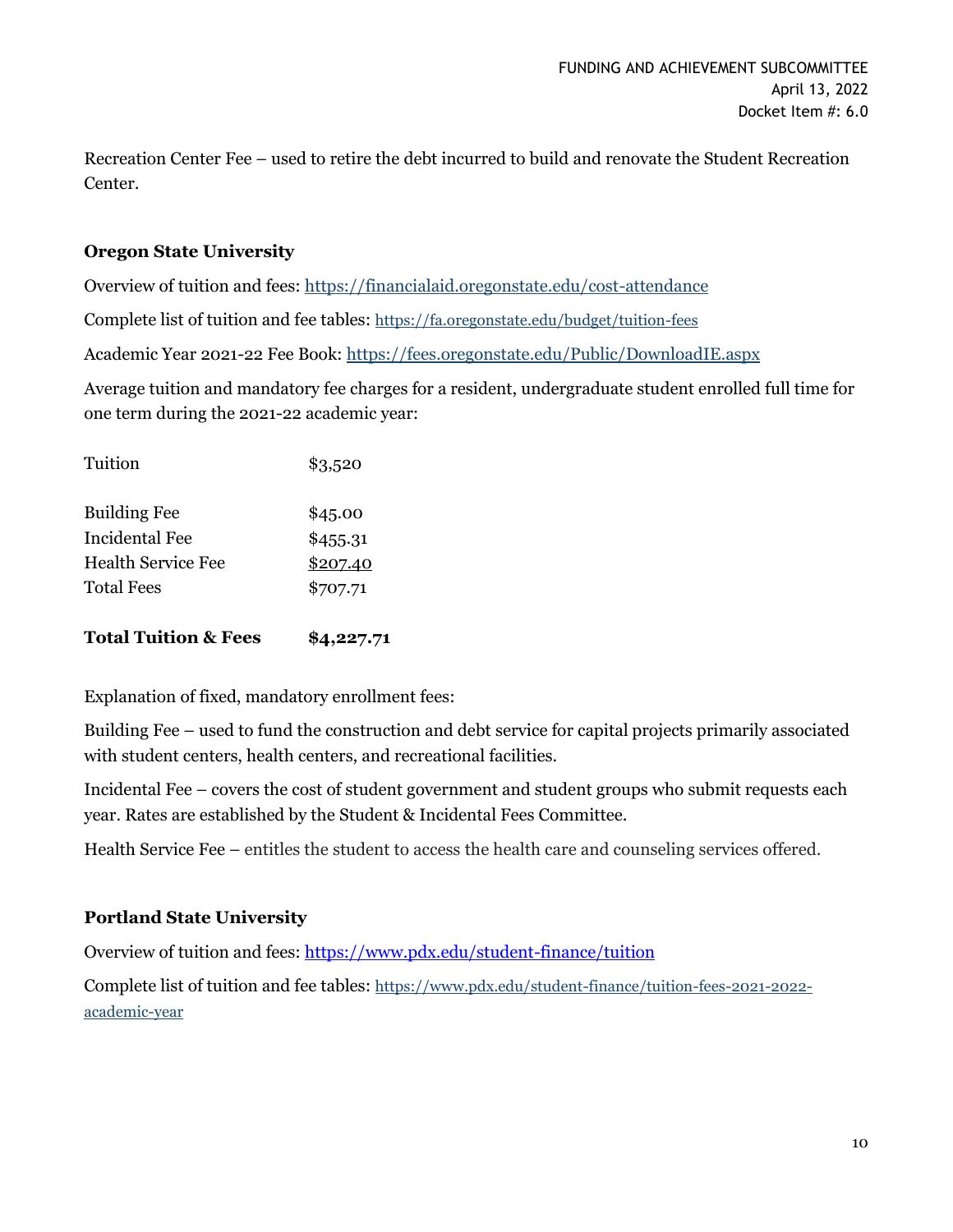Average tuition and mandatory fee charges for a resident, undergraduate student enrolled full time for one term during the 2021-22 academic year:

| <b>Total Tuition &amp; Fees</b>        | \$3,462.00 |
|----------------------------------------|------------|
| <b>Total Fees</b>                      | \$567.00   |
| Academic Student Recreation Center Fee | \$44.00    |
| <b>Health Service Fee</b>              | \$176.00   |
| Incidental Fee                         | \$308.00   |
| <b>Building Fee</b>                    | \$39.00    |
| Tuition                                | \$2,895.00 |
|                                        |            |

Explanation of fixed, mandatory enrollment fees:

Building Fee – This fee is allocated to pay debt service associated with past construction and renovation projects on the PSU campus. Any additional funds collected are put into a reserve or used for small construction projects. The amount varies depending on the number of credits a student is enrolled in. The Student Fee Committee is responsible for recommending the amount and allocation of the incidental fee to ASPSU and the President.

Incidental Fee – This fee funds services such as Student Activities & Leadership Programs, resource centers, childcare services, and athletic activities. The amount varies depending on the number of credits a student is enrolled in. The Student Fee Committee is responsible for recommending the amount and allocation of the incidental fee to ASPSU and the President.

Health Service Fee – The Student Health Center Fee is a mandatory fee assessed to all students taking 5 or more in-load, non-Restricted Differential Tuition credit hours. The fee is in place to support all of the services offered by the Center for Student Health and Counseling (SHAC) both remote and in-person.

Academic Student Recreation Center Fee – A fee assessed each term to fund the construction, maintenance, and operation costs, and to purchase and maintain equipment, for the Academic and Student Recreation Center Building.

### **Southern Oregon University**

Overview of tuition and fees:<https://sou.edu/admissions/afford/>

Complete list of tuition and fee tables: <https://sou.edu/financial-aid/cost-of-attendance/tuition-fees/>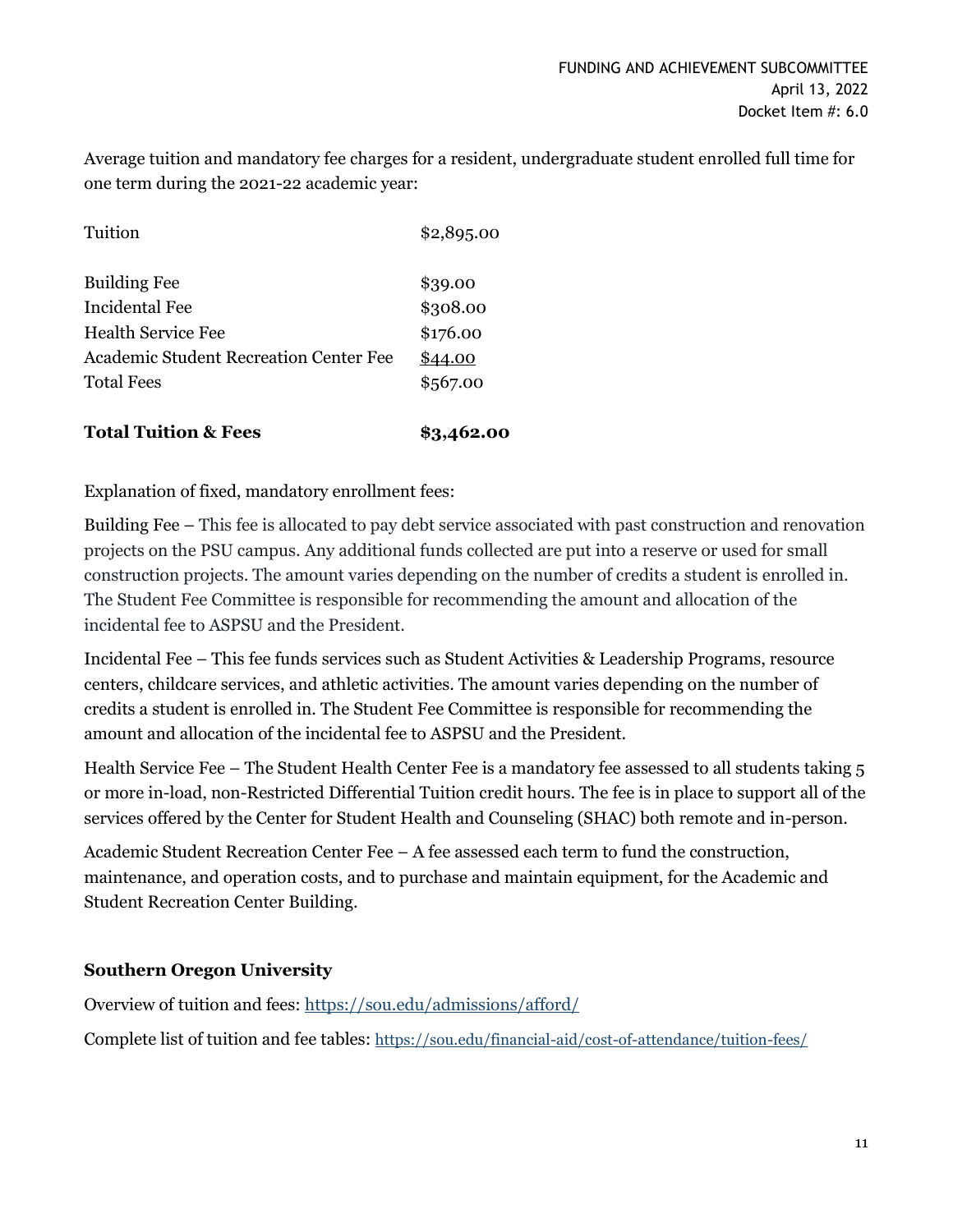Average tuition and mandatory fee charges for a resident, undergraduate student enrolled full time for one term during the 2021-22 academic year:

| <b>Total Tuition &amp; Fees</b> | \$3,722.00 |
|---------------------------------|------------|
| <b>Total Fees</b>               | \$707.00   |
| <b>Recreation Center Fee</b>    | \$104.00   |
| Health Service Fee              | \$150.00   |
| Incidental Fee                  | \$393.00   |
| <b>Building Fee</b>             | \$60.00    |
| Tuition                         | \$3015.00  |

Explanation of fixed, mandatory enrollment fees:

Building Fee – This mandatory enrollment fee is allocated to pay debt service associated with past construction and renovation projects on the SOU campus. Any additional funds collected are put into a reserve or used for small construction projects. The amount varies depending on the number of credits a student is enrolled in.

Incidental Fee – The Student Incidental Fee is a mandatory incidental fee which pays for a plethora of different things, including but not limited to athletics, certain administrative positions, operating costs and maintenance of the Stevenson union, as well as clubs and services operations out of it, and a variety of smaller clubs managed through the Inter-Club Council. The purpose of the student incidental fee is to provide services and enriching experiences to the students at SOU.

Health Service Fee – This mandatory enrollment fee is assessed to all students taking 4 or more regular class credit hours. The fee supports all of the services offered by the Student Health and Wellness Center (SHWC) both remote and in-person.

Recreation Center Fee – This mandatory incidental fee covers the debt services for the building (principal and interest) and some overhead expenses (utilities, reserves, etc). The fee was established by student referendum in 2012 and the debt service payments will end in 2047.

### **University of Oregon**

Overview of tuition and fees:<https://brp.uoregon.edu/content/Tuition-and-Fees>

Complete list of tuition and fee tables:

[https://pages.uoregon.edu/baoforms/bao\\_drupal\\_6/sites/brp.uoregon.edu/files/brp/fees/2021-](https://pages.uoregon.edu/baoforms/bao_drupal_6/sites/brp.uoregon.edu/files/brp/fees/2021-22_Tuition_and_Fee_Tables_(09MAR2021).pdf) [22\\_Tuition\\_and\\_Fee\\_Tables\\_\(09MAR2021\).pdf](https://pages.uoregon.edu/baoforms/bao_drupal_6/sites/brp.uoregon.edu/files/brp/fees/2021-22_Tuition_and_Fee_Tables_(09MAR2021).pdf)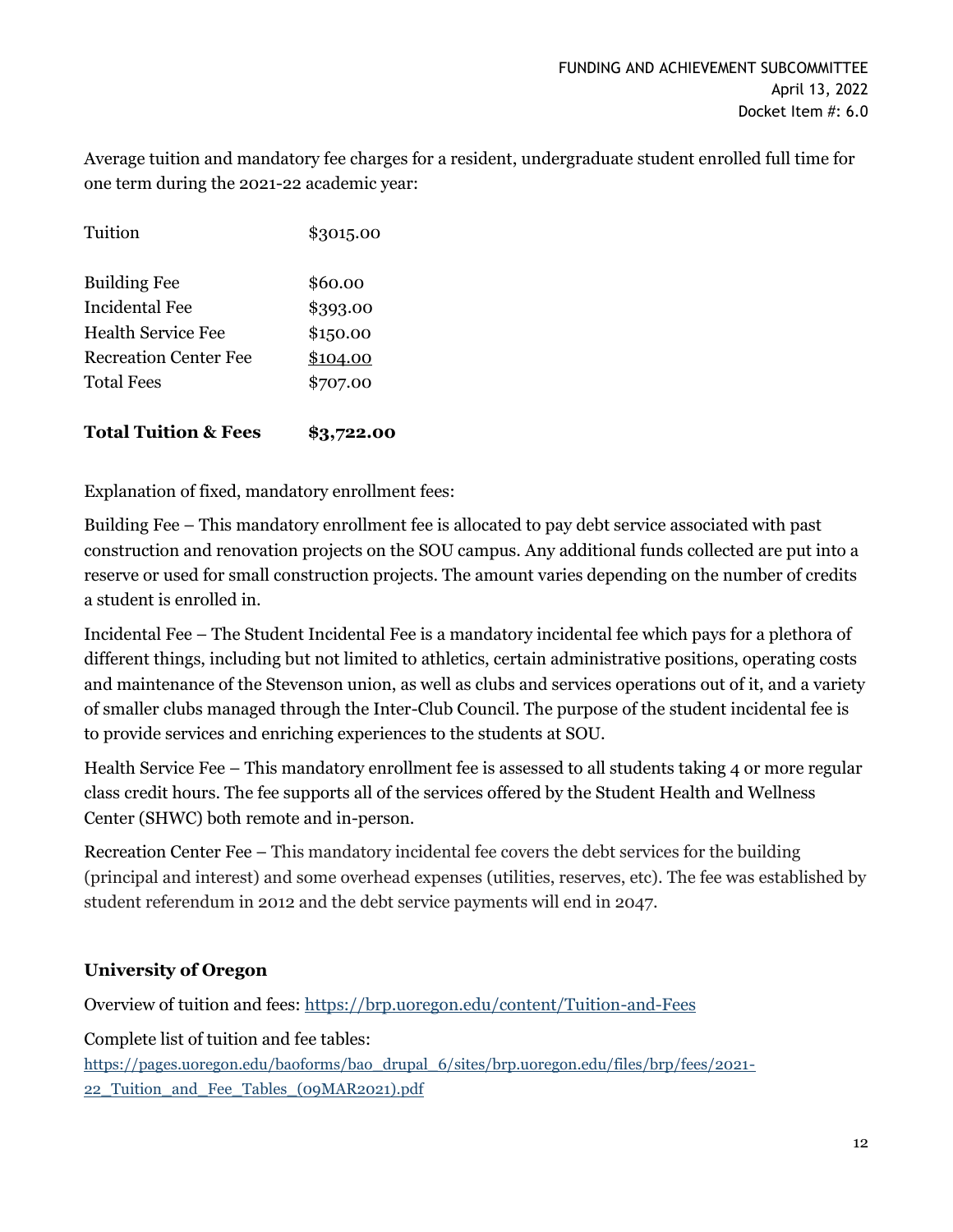Under the Guaranteed Tuition program, admitted undergraduate, resident students first enrolled after summer 2021 full time (15 credit hours) will pay the following tuition and mandatory fees during academic year 2020-2021 per term as referenced at [https://registrar.uoregon.edu/tuition](https://registrar.uoregon.edu/tuition-fees/undergraduate/guaranteed)[fees/undergraduate/guaranteed:](https://registrar.uoregon.edu/tuition-fees/undergraduate/guaranteed)

| Tuition               | \$3991.20 |
|-----------------------|-----------|
| <b>Building Fee</b>   | \$45.00   |
| Incidental Fee        | \$268.25  |
| Health Service Fee    | \$236.25  |
| Recreation Center Fee | \$133.00  |
| Student Union Fee     | \$81.75   |
| <b>Technology Fee</b> | \$51.50   |
| <b>Total Fees</b>     | \$815.75  |
|                       |           |

# **Total Tuition & Fees \$4806.95**

Explanation of fixed, mandatory enrollment fees:

Building Fee – used to fund the construction and debt service for capital projects primarily associated with student centers, health centers, and recreational facilities.

Incidental Fee – covers the cost of student government and student groups who submit requests each year. Students enrolled in off-campus programs (OIMB and Portland only) are assessed 50% of the fee.

Health Service Fee – used to ensure a healthy and safe campus supporting immunization, health education, wellness activities, counseling services and to plan for and respond to emergencies.

Recreation Center Fee – used to retire the debt incurred to build and renovate the Student Recreation Center.

Student Union Fee – used to fund the construction, debt service, maintenance, and operation costs of the student union.

Technology Fee – helps defray the rapidly rising cost of technology services provided to students including wireless internet access, classroom technology, and widely distributed computer availability.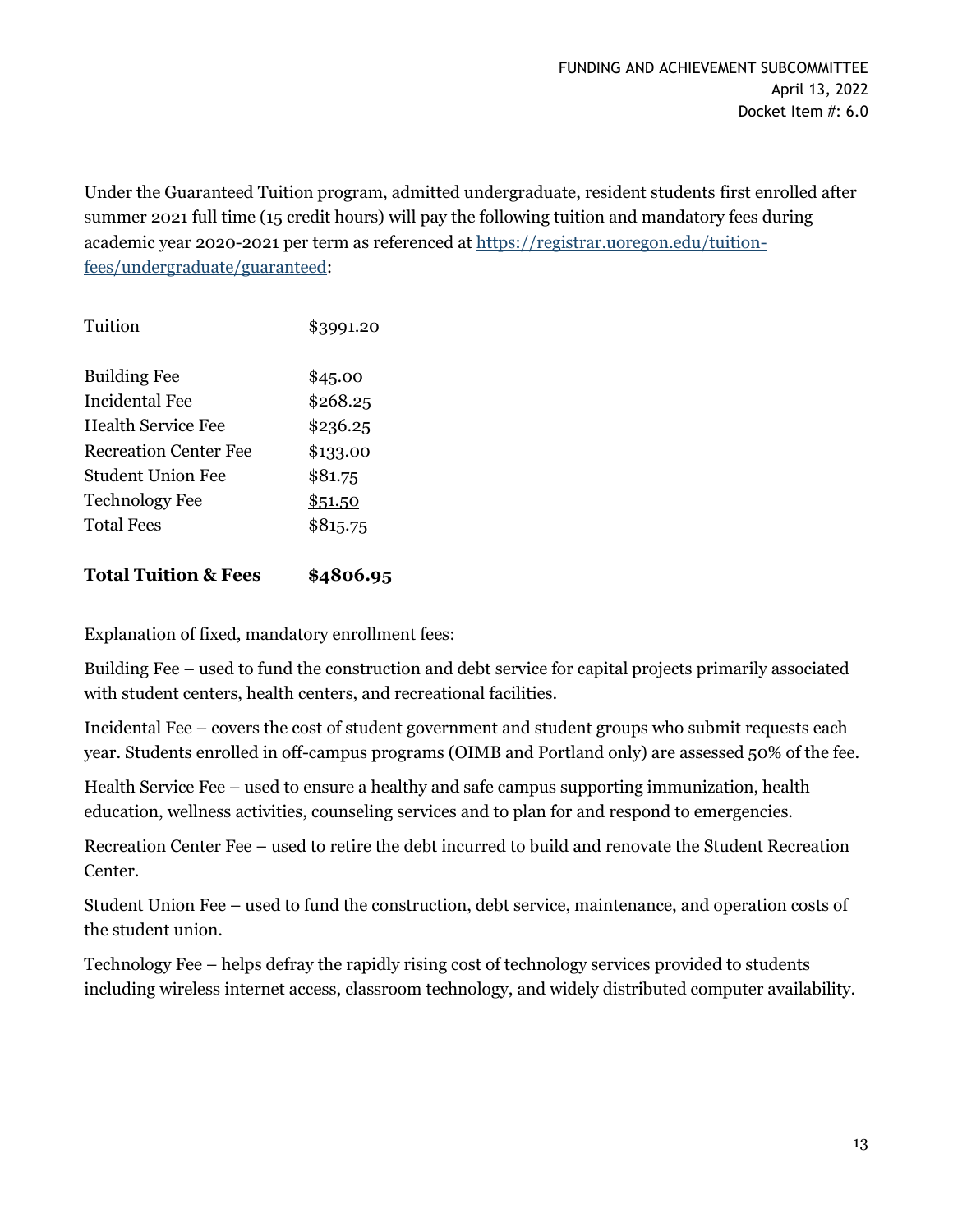### **Western Oregon University**

Overview of tuition and fees:<https://wou.edu/admission/tuition-and-aid/>

Complete list of tuition and fee tables: [https://wou.edu/business/files/2021/04/Tuition-and-Fee-](https://wou.edu/business/files/2021/04/Tuition-and-Fee-Book-2021-22.pdf)[Book-2021-22.pdf](https://wou.edu/business/files/2021/04/Tuition-and-Fee-Book-2021-22.pdf)

Average tuition and mandatory fee charges for a resident, undergraduate student enrolled full time for one term during the 2021-22 academic year:

| Tuition                             | \$2,820  |
|-------------------------------------|----------|
| <b>Building Fee</b>                 | \$45.00  |
| <b>Incidental Fee</b>               | \$355.00 |
| Health Service Fee                  | \$150.00 |
| <b>Student Health Bldg Fee</b>      | \$11.00  |
| Student Rec Center Bldg Fee \$42.00 |          |
| <b>Total Fees</b>                   | \$603.00 |
|                                     |          |

**Total Tuition & Fees \$3,423.00**

Explanation of fixed, mandatory enrollment fees:

Building Fee – used to fund the construction and debt service for capital projects primarily associated with student centers, health centers, and recreational facilities.

Incidental Fee – covers the cost of student government and student groups who submit requests each year.

Health Service Fee – used to ensure a healthy and safe campus supporting immunization, health education, wellness activities, counseling services and to plan for and respond to emergencies.

Student Health Building Fee – Used to fund the construction and debt service for capital projects primarily associated with the health center.

Student Recreation Center Building Fee – used to fund the construction and debt service for capital projects primarily associated with the student rec building.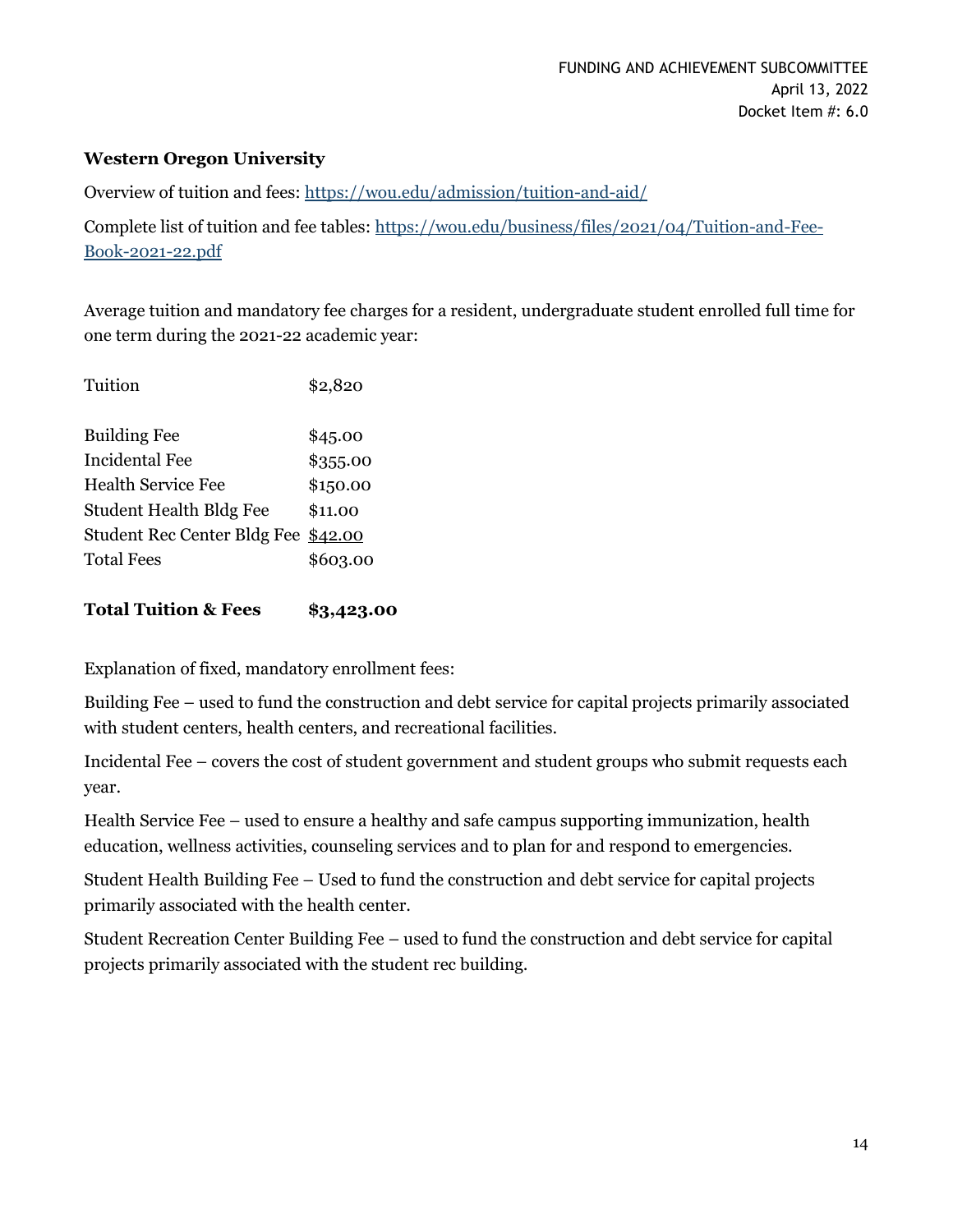### **Appendix D – Information about Remission Programs**

The student financial aid offerings at Oregon's seven public universities include a variety of remission programs that mirror others offered across the country. These are often referred to as "fee waivers" or "tuition discounts" and are often tied to institution specific initiatives. This means students don't often pay the entire tuition and fee amount (gross amount) charged to them. Instead they pay a net amount which is the entire amount discounted by applied remissions.

Programmatic student aid allows the University to target specific enrollment goals such as recruitment of students with financial need or meritorious students, international students, athletes, and other student populations, dependent on the university's mission.

Below is more information on remission programs required by the state and offered at all seven public universities. Although not exhaustive, there are also examples of certain institutional remission programs currently offered.

#### **State Mandated Programs:**

### **Voyager Tuition Assistance Program**

VOYAGER fee remissions are for Oregon residents who are members of the National Guard or Reserves and were deployed in an area of military combat since September 11, 2001. This fee remission is for fulltime students pursuing their initial bachelor's degree.

#### **Resident Tuition for Veterans**

This program is available for those that are veterans of the armed forces pursuing undergraduate studies at a public institution in Oregon. They will pay tuition rates and fees no greater than the Oregon resident rate — even if they are not yet considered a permanent resident of the state. These savings also apply to veterans' dependents using transferred benefits, as well as orphans of veterans who died on active duty.

ORS 350.290 from the original House Bill 2158 and as amended by HB 4021, 2670, and 4019.

### **Foster Youth Tuition and Fee Waiver**

The Foster Youth Tuition and Fee Waiver is open to qualified current and former foster children enrolled as undergraduate students for the purposes of pursuing an initial undergraduate degree. This program waives tuition and fees for current and former foster youth who enroll prior to reaching 25 years of age until the student receives "the equivalent of four years of undergraduate education." The Foster Youth Tuition and Fee Waiver originated with the passage of HB 3471 in 2011.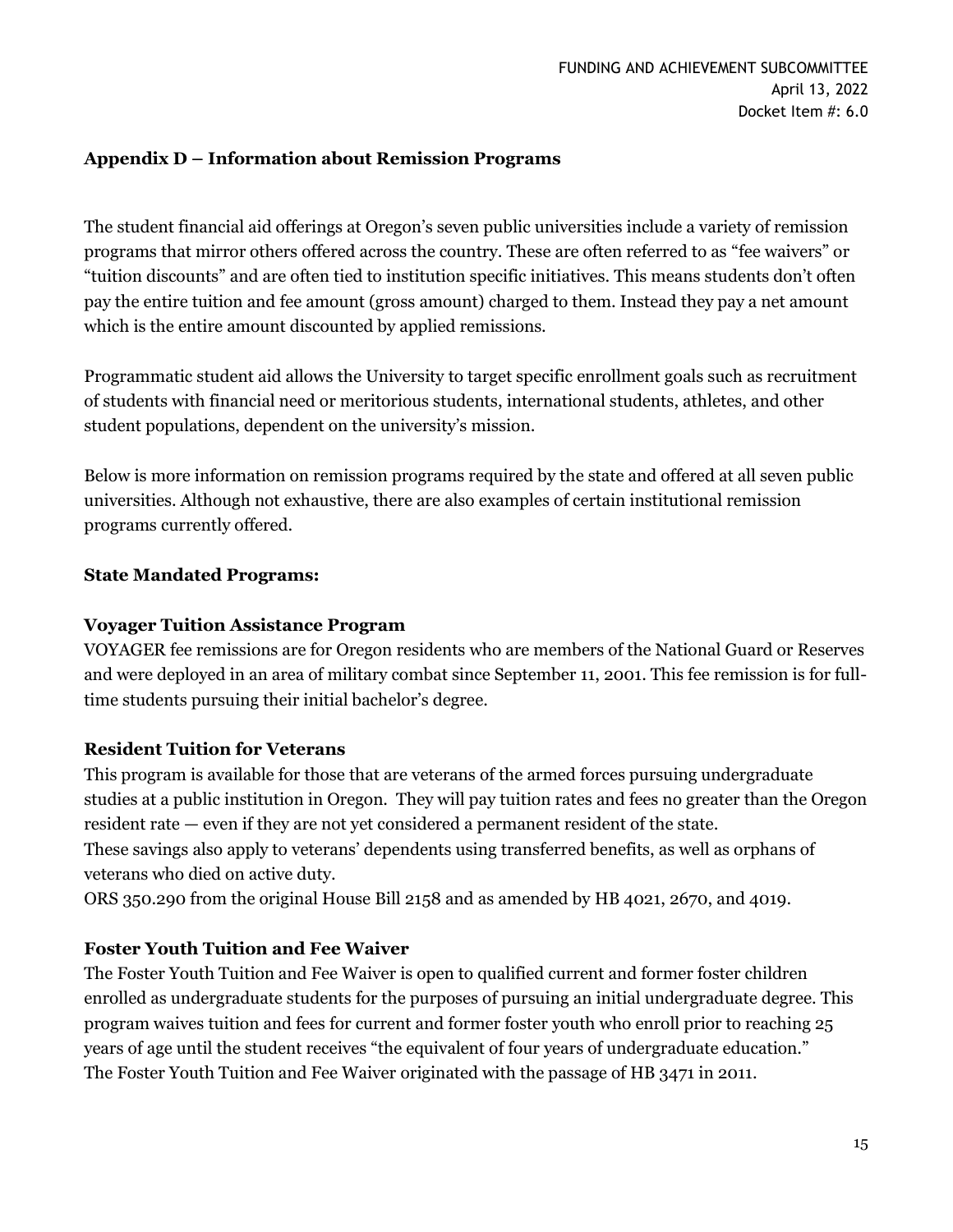### **Tuition Equity (HB 2787)**

Oregon's Tuition Equity law provides undocumented students (largely those in the DACA program, aka "Dreamers") the ability to pay resident tuition rates when they meet certain criteria.

### **Western Undergraduate Exchange (WUE)**

The Western Undergraduate Exchange program is a voluntary remissions program sponsored by the Western Interstate Commission for Higher Education (WICHE), in which all seven of Oregon's public universities participate. It allows students from any WICHE participating state who attend an Oregon public university to pay no more than 150% of the resident tuition rate.

# **A Non-Exhaustive List of Institution Specific Remissions Programs:**

**PathwayOregon** – at University of Oregon ensures that academically qualified (3.40 high school GPA), Pell-eligible students will have their tuition and fees covered through a combination of federal, state, and university funds.

**Four Years Free** – at Portland State University is an institutional aid program for eligible Oregon resident students. It covers tuition and mandatory fees after financial aid is applied. In order to be eligible students must be Oregon residents, have graduated high school, be Pell grant eligible, a first time PSU student, enrolled full time, and start in fall term. If a student meets these requirements they are automatically considered for Four Years Free, there is no separate application. PSU also offers a similar program for transfer students, called Transfers Finish Free.

**The Pell Plus Program** – at Western Oregon University covers standard tuition and mandatory fees for eligible students. To be eligible students must be first-year Oregon residents, have a cumulative 3.4 high school GPA, and be Pell eligible.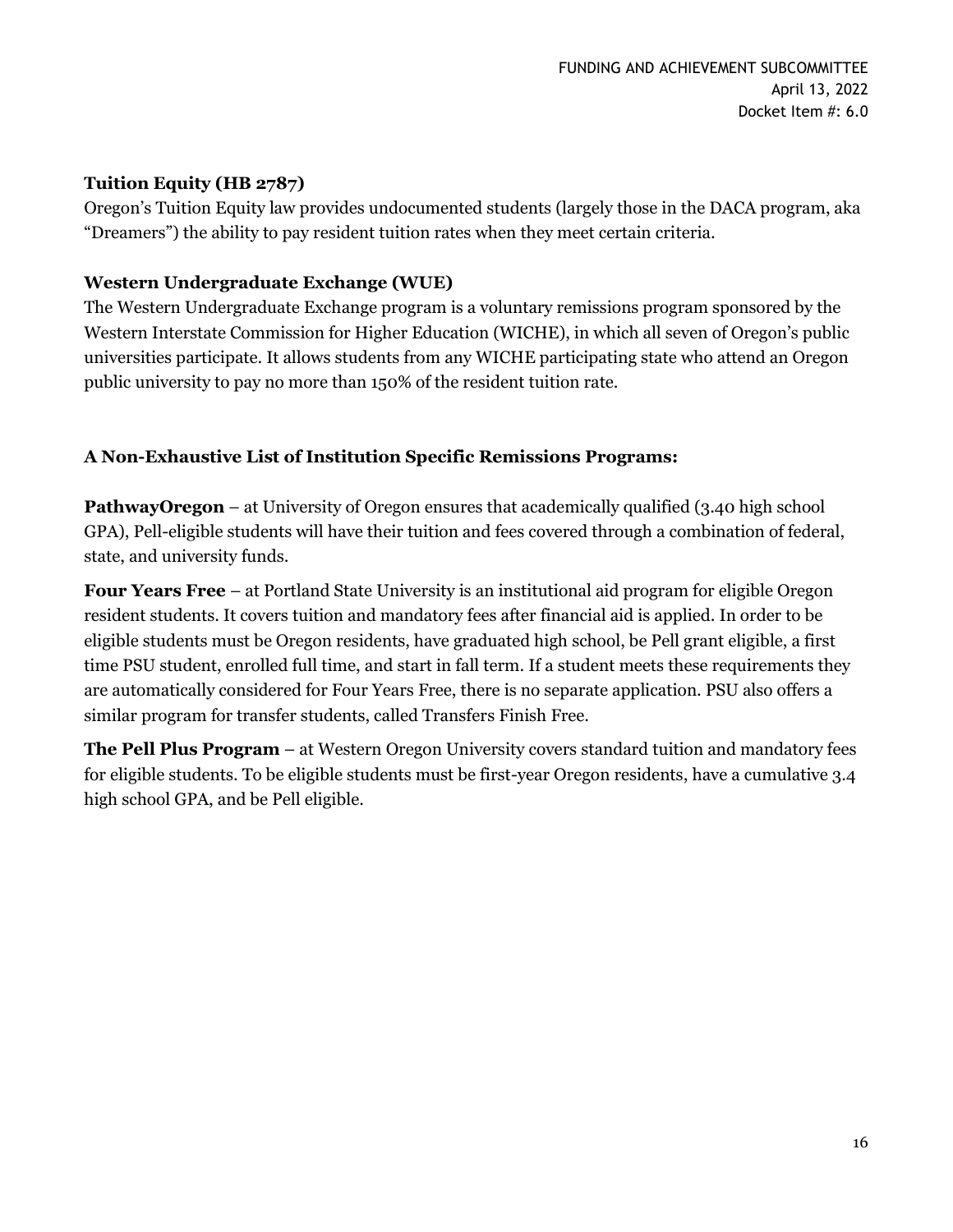## **Appendix E – Differential Tuition**

Differential tuition is an additional tuition charge above base tuition for certain academic programs, or sometimes courses taken in certain departments. This is distinct from fees that are charged for specific courses (such as a fee for a pottery course or a lab fee). Typically, differential tuition is charged for academic programs that are higher cost in an effort to recover above-average, actual instructional costs.

In some cases, low-income students may be discouraged from certain majors due to the additional tuition, and therefore some institutions require that part of the differential fee be set aside for student financial aid, to avoid this unintended consequence. Nationally the use of differential tuition has increased to avoid across-the-board tuition increases as a result of less state funding relative to the total cost of education.

Below is a summary of the differential tuition policies at each institution for resident, undergraduate students. WOU does not charge differential tuition.

# **Eastern Oregon University**

EOU charges a business differential for all ACCT (Accounting), BA (Business Administration), and ECON (Economics) prefix courses. The rate is an additional \$13.50 per credit on top of base tuition, which is a 7.7% increase.

# **Oregon Tech**

Differential tuition is charged for the Allied Health, and Engineering and Technology programs at OIT at a rate of 37% above base tuition. In order to be approved by the board to charge differential tuition, a program must show that the quality of learning will be increased in a way that would not be possible without the extra costs. In addition, 10% of the increased differential cost is earmarked for financial aid funding that targets low-income students majoring in the program. This is intended to prevent differential tuition from discouraging students to pursue these majors.

### **Oregon State University**

OSU charges differential tuition for Business, Engineering (general and professional), Arts, Forestry, and the Honors College. The rates vary by program, and range from 5.2%-11.0% above base tuition, with the exception of the honors college, which is \$500 per term above base tuition. The intent of their differential is to make up costs for programs that are substantially more costly than others, as well as to provide services and experiences that are clearly distinct from those offered to students outside the program(s).